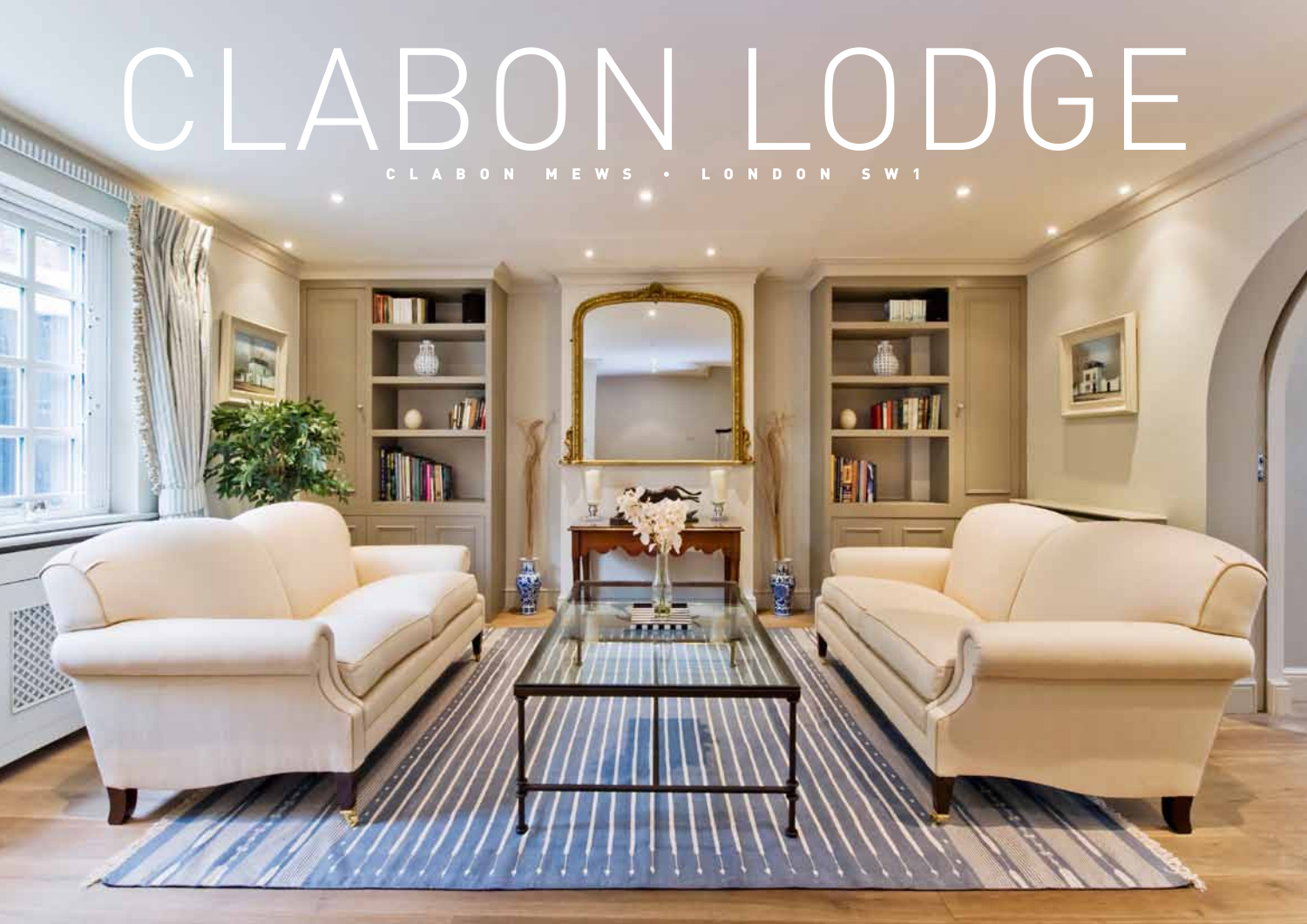# CLABON LODGE



Clabon Lodge is an extremely rare triple aspect mews house which has been beautifully refurbished throughout.



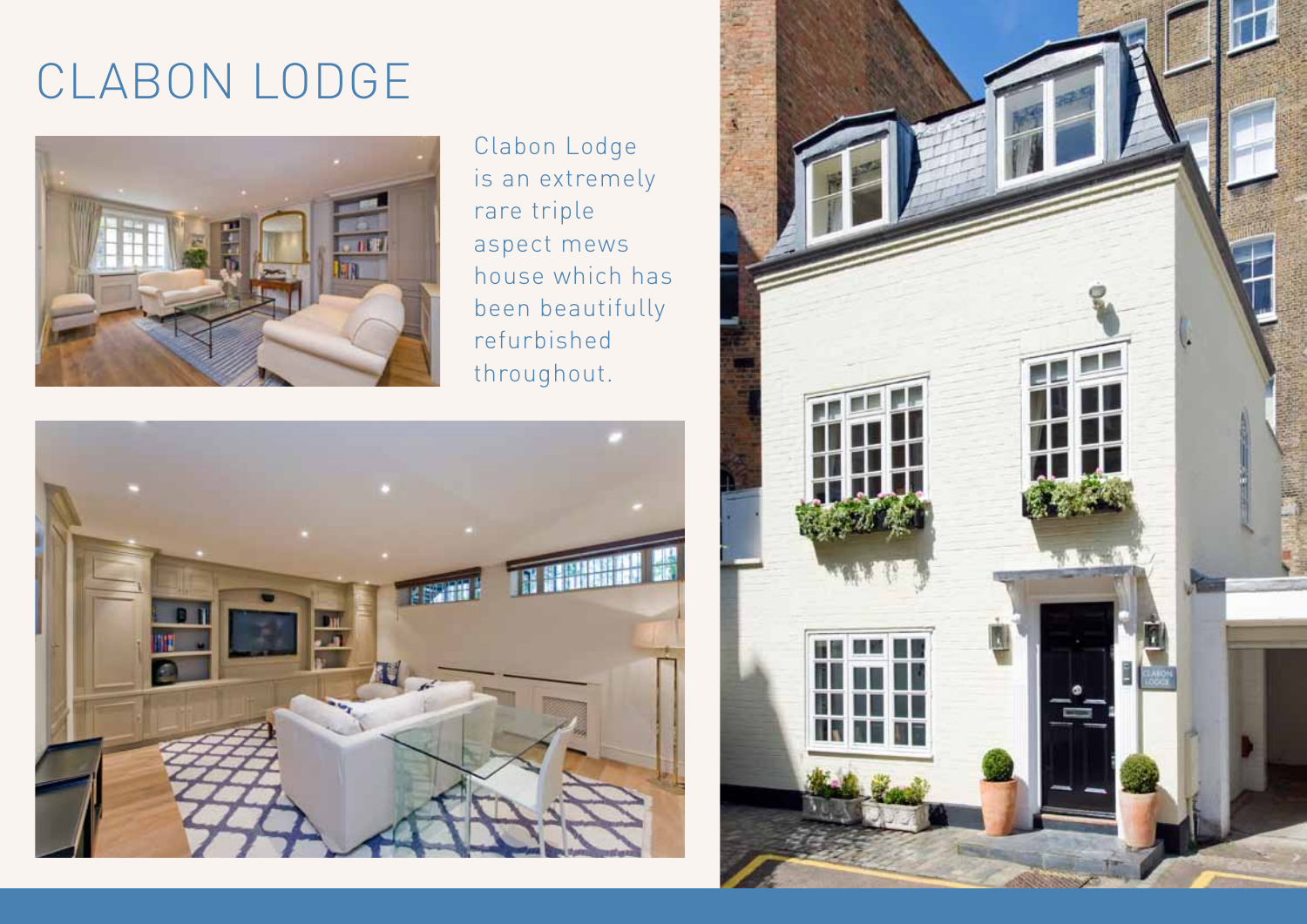The entertaining and relaxation zones are laid out over two floors, with the south facing drawing room and spacious kitchen/dining room occupying the ground floor. The kitchen features hand made solid walnut cabinetry with 30mm Nero granite worktops and a full range of Miele, Maytag & Neff appliances, whilst the dining area features french doors out onto a full width terrace.

輩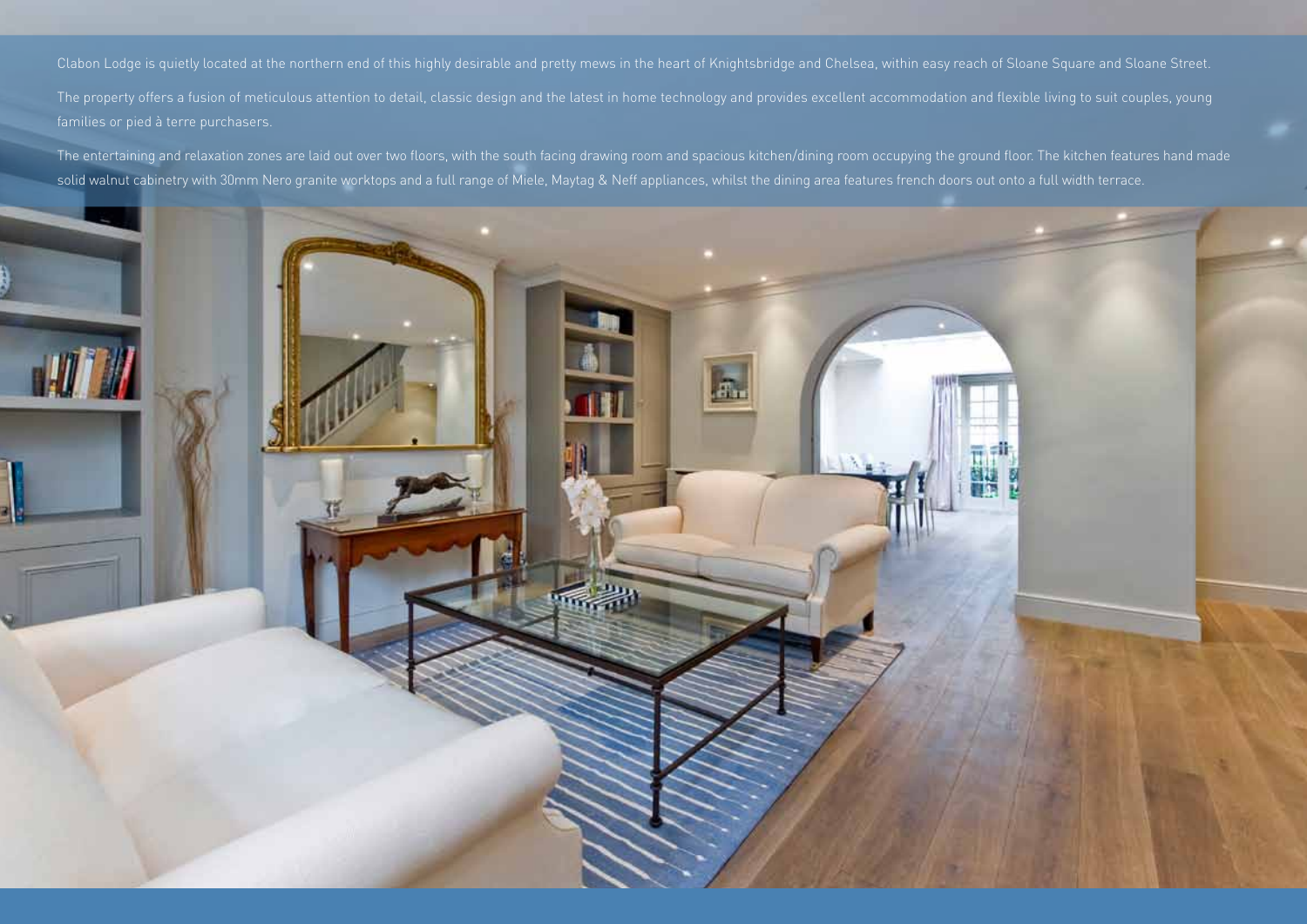



## Accommodation Comprises

Drawing Room Home Cinema Kitchen/Dining Room Master Bedroom with En-Suite 3/4 Further Bedrooms 2 Further Bath/Shower Rooms Steam/Shower Room Generous Utility Room Garden Terrace Generous Storage Attic

### Technology

Fully integrated hard wired audio/visual system to home cinema, drawing room, dining room, master bedroom and en-suite including: Central music system Central DVD system 50" screen with 5.1 surround sound to media room 32" screen to kitchen 32'' screen to master bedroom 20'' Aquavision screen in master ensuite Recessed ceiling speakers Cat 5 data cabling throughout

### Terms

Freehold

Long leasehold garden terrace

£4,500,000 Subject To Contract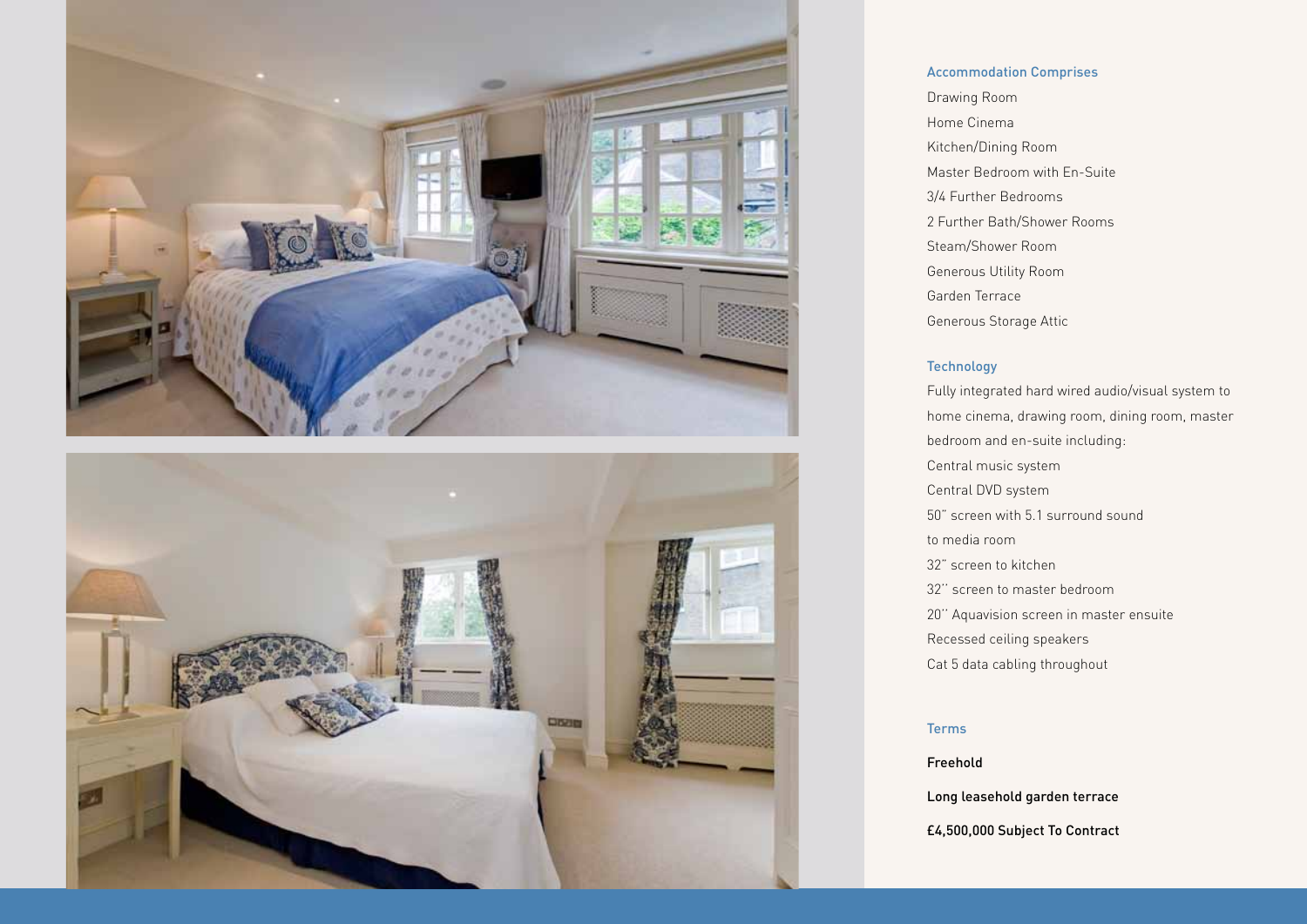Two air conditioned double bedrooms occupy the first floor of the house, both featuring extensive bespoke fitted wardrobes and their own luxurious bathroom or en-suite. The latter to the master bedroom has been extensively specified with polished Crema Mafil marble and Royal Warranted "Barber Wilsons" taps and shower fittings. Two further bedrooms occupy the second floor of the house and share an elegant 'Jack & Jill' en-suite shower room clad in tumbled natural limestone tiles. Downstairs, a bright and voluminous home cinema room rounds off the entertaining space and a Dornbracht steam room with Bizzazza mosaic tiling and ceiling mounted speakers